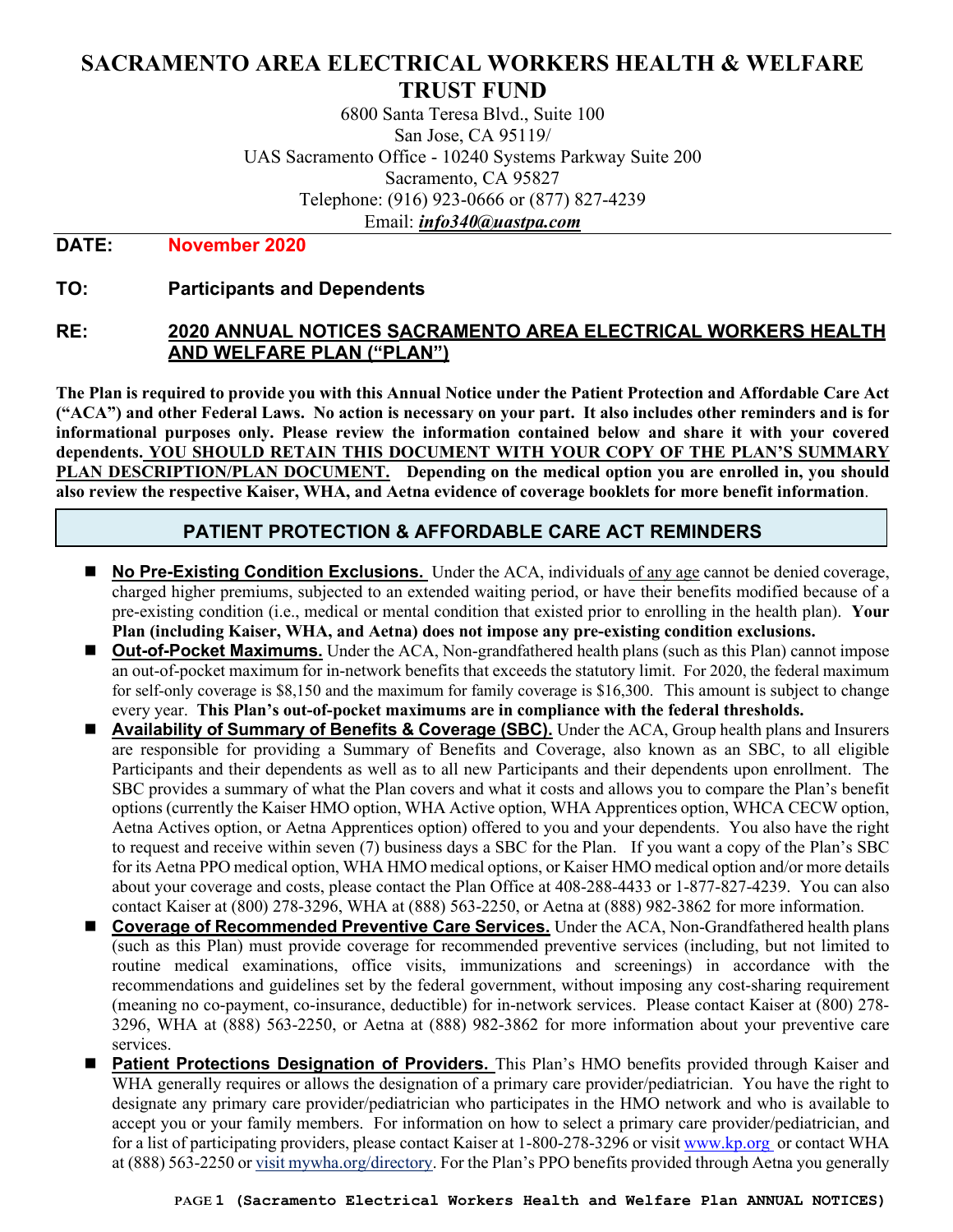can go to any doctor in the Aetna network and no referrals are required. For information on how to access a doctor, please contact Aetna at (888) 872-3862 or visit [www.aetna.com.](http://www.aetna.com/)

You do not need prior authorization from this Plan or from any other person (including a primary care provider) in order to obtain access to obstetrical or gynecological care from a health care professional in the Plan's Aetna PPO, WHA HMO network, or Kaiser HMO network who specializes in obstetrics or gynecology. The health care professional, however, may be required to comply with certain procedures, including obtaining prior authorization for certain services, following a pre-approved treatment plan, or procedures for making referrals. For a list of participating health care professionals who specialize in obstetrics or gynecology in the Plan's Aetna PPO network, contact Aetna at (888) 872-3862 or visit [www.aetna.com.](http://www.aetna.com/) For a list of participating health care professionals who specialize in obstetrics or gynecology in the Plan's Kaiser HMO network, contact Kaiser at 1-800-278-3296. For a list of participating health care professionals who specialize in obstetrics or gynecology in the Plan's WHA HMO network, contact WHA at (888) 563-2250.

- **Patient Protections – Coverage of Emergency Services.** Under the ACA, as a Non-Grandfathered plan, since this Plan provides benefits for emergency services it must cover emergency services without prior authorization and regardless of whether the provider is in-network or out-of-network, and any co-insurance or copayment imposed on emergency services received out-of-network cannot exceed the amount imposed on emergency services received in-network. Please contact Kaiser at (800) 278-3296 or Aetna at (888) 982-3862 or WHA at (888) 563-2250 for more information or refer to your Kaiser, WHA, or Aetna Evidence of Coverage booklets.
- **Minimum Essential coverage & State Law Requirement (Individual Mandate).** The ACA establishes a minimum value standard of benefits for health plans such as this Plan. The federal individual tax penalty has been reduced to zero under the Tax Cut and Jobs Act of 2017. (This means you will no longer be required to meet the federal individual mandate for 2019 and onward.) Please keep in mind, although the federal individual tax penalty no longer applies, California has its own State Individual Health Insurance mandate that requires California residents to have qualifying health coverage or pay a fee with your state taxes beginning with the 2020 Plan year unless an exception applies. Under the ACA, the minimum value standard is 60% (actuarial value) and multiemployer group health plans (such as this Plan) are considered minimum essential coverage. **As such, the Board of Trustees believes this Plan provides minimum essential coverage and meets the minimum value standard for the benefits it provides. Therefore, no action is necessary for your California mandate purposes as you have adequate coverage through the Plan.**
- **Notice of Nondiscrimination.** The Plan is required by the Affordable Care Act to provide you with this Notice of Nondiscrimination about your rights under the law. The Plan complies with applicable Federal civil rights laws and does not discriminate on the basis of race, color, national origin, age, disability, or sex. The Plan does not exclude people or treat them differently because of their race, color, national origin, age, disability, or sex. If you believe that the Plan has failed to provide these services or discriminated in another way on the basis of race, color, national origin, age, disability, or sex, you can file a written grievance (including an appeal) in person or by mail, fax, or email with the Plan's Civil Rights Coordinator at the contact below. If you have questions on the Plan's grievance procedures or need help filing a grievance, please contact the Plan's Civil Rights Coordinator, Lois H. Chang Esq.

**Lois H. Chang (Trust Counsel) Neyhart, Anderson, Flynn & Grosboll APC 369 Pine Street, Suite 800 San Francisco, CA 94104 T: (415) 677-9440 ext. 196 E-mail[: LChang@neyhartlaw.com](mailto:LChang@neyhartlaw.com)**

# **COVID-19 Testing Reminders (During Public Health Emergency Period only)**

As a reminder, you previously should have received notices regarding temporary coverage of COVID-19 diagnosis and antibody testing subject to federal guidelines during the public health emergency. Please note during the public health emergency period, at this stage, the Plan through its insured carriers (Aetna, WHA, and Kaiser) will cover at no costsharing to you only those COVID-19 tests (including antibody tests) that are approved, cleared or authorized by the FDA (or the FDA has authorized the test for emergency use) and a healthcare provider (licensed under applicable law) has determined there is a medical necessity for the test and orders the administration of such test for you and/or your eligible dependent. If the test does not meet federal guidance the Plan/Insurance carrier is allowed to deny reimbursement of the test or charge you the applicable cost-sharing for the non-covered test. Please also further note, the Plan is not required to cover any employer-return to work testing. Any questions about covered COVID-19 testing please contact the Plan Administrator for more information.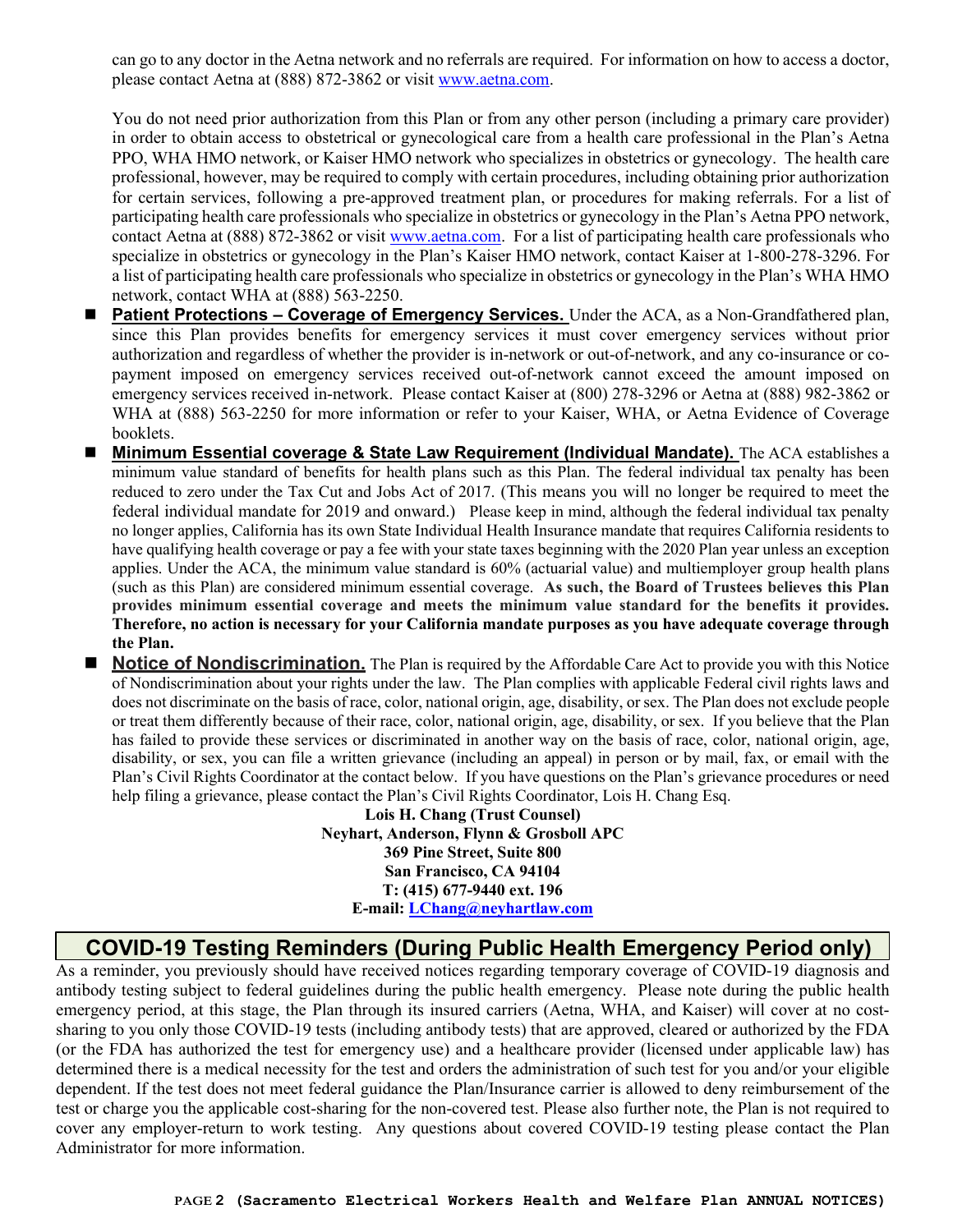# **HIPAA AVAILABILITY OF THE NOTICE OF PRIVACY PRACTICES**

The Plan's Notice of Privacy Practice describes the ways that the Plan uses and discloses your medical information, your rights, the Plan's legal responsibility regarding your medical information, and how you can get access to your health information. **Under federal law, you have the right to request a copy the Plan's Privacy Notice at any time.** The Notice is also automatically provided to you at least once every three years or when there is a material change to the Notice. For a copy, please contact the Plan office at 408-288-4433 or 1-877-827-4239. Please note Kaiser, WHA, and Aetna may have their own versions of their Notice of Privacy Practices too.

# **WOMEN'S HEALTH AND CANCER RIGHTS ACT**

Under a federal law known as the Women's Health and Cancer Rights Act of 1998, Group health plans, Insurers (ex. Aetna), and HMOs (ex. Kaiser and WHA) that provide medical and surgical benefits for a mastectomy must provide benefits for reconstructive surgery, in consultation with the attending physician and patient for:

- All stages of reconstruction of the breast on which the mastectomy was performed, including coverage for nipple and areola reconstruction, and repigmentation to restore the physical appearance of the breast;
- Surgery and reconstruction of the other breast to produce a symmetrical appearance;
- Prosthesis, and
- treatment of physical complications at all stages of the mastectomy, including lymphedemas.

This coverage is subject to the Plan's deductibles, coinsurance, and co-payment provisions (consistent with those established for other benefits under the Plan). If you have any questions about whether your Plan covers mastectomies or reconstructive surgery, you may contact the Plan at 408-288-4433 or 1-877-827-4239, or if you are a Kaiser participant, you can contact Kaiser directly at (800) 464-4000 or 1-800-788-0616 (Spanish), or if you are an Aetna participant you can contact Aetna directly at (888) 982-3862. If you are a WHA participant, you can contact WHA at (888) 563-2250.

### **NEWBORNS AND MOTHERS HEALTH PROTECTION ACT**

Group health plans, Insurers (ex. Aetna), and HMOs (ex. Kaiser and WHA) generally may not, under federal law, restrict benefits for any hospital length of stay in connection with childbirth for the mother or newborn child to less than 48 hours following natural birth delivery (vaginal delivery) or less than 96 hours following a cesarean section. However, federal law generally does prohibit the mother's or newborn's attending provider, after consulting with the mother, from discharging the mother or her newborn earlier than 48 hours (or 96 hours as applicable). In any case, health care plans may not, under federal law, require that a provider obtain authorization from the Plan or the issuer for prescribing a length of stay not in excess of 48 hours (or 96 hours as set forth above).

# **MEDICARE COORDINATION--YOU ARE REQUIRED TO ENROLL**

Medicare is our country's federal health insurance program for people who worked at least ten years in Medicare-covered employment who are age 65 or older, for people under age 65 with certain disabilities, and for people of any age who have End-Stage Renal Disease (permanent kidney failure requiring dialysis or a kidney transplant). If you are receiving Social Security Disability Income (SSDI) benefits, you generally become eligible for Medicare coverage 24 months after your SSDI benefits begin.

Under the Medicare program, the hospital insurance portion is called Medicare Part A, and the medical insurance portion, such as for the cost of physicians, is called Medicare Part B. Medicare Part A is financed by payroll taxes, and, if you are eligible to receive it based on your own or your spouse's employment, you do not pay a premium. Medicare Part B is partly financed by monthly premiums paid by individuals enrolled for Part B coverage. Most working people are entitled to Medicare Part A when they reach age 65 because either they or a spouse paid Medicare taxes while working.

The Plan coordinates benefits with Medicare as if you are covered under both Medicare Part A (hospital benefits) and Part B (medical benefits). This means you must enroll in **both Medicare Part A and Part B**, as soon as you are eligible for Medicare. If you do not enroll in Medicare (Part A and Part B), the Plan will not make up for the portion of expenses that Medicare would have paid.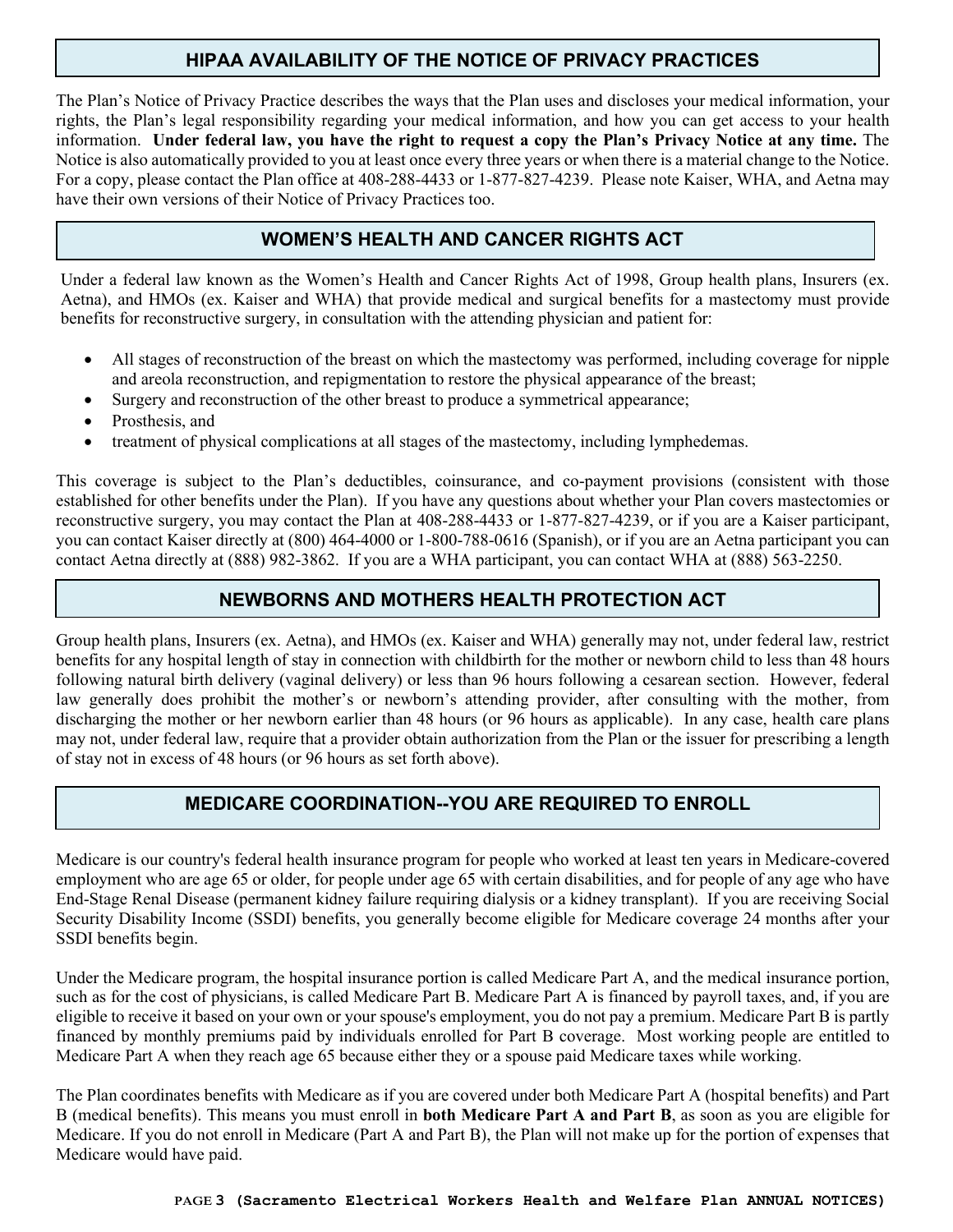Medicare's prescription drug Plan (**Medicare Part D**) is available to Medicare beneficiaries and is part of your coverage if you are enrolled in the Retiree Health and Welfare Plan. If you earn a higher income (above \$87,000 annually for individuals or above \$174,000 annually for married couples), Federal Law requires that you pay an additional premium for your Medicare Part D coverage to the Social Security Administration. **Note: If your income isn't greater than the limits described above, this law does not apply to you.**

This additional premium is called the Income-Related Monthly Adjustment Amount (also known as "IRMAA"). The premium is based on your modified adjusted gross income as reported on your IRS tax return from two years prior (thus, the fee in 2020 will be based on your adjusted gross income on your 2018 tax return). If you must pay a higher premium, Medicare will send you a letter with your premium amounts and the reason for their determination.

For more information on Medicare Part D or IRMAA, please call Medicare at 800/MEDICARE (800/633-4227) or visit *[www.medicare.gov](http://www.medicare.gove/)*. TTY users should call 877/486-2048. If you have any questions, please contact the Trust Fund Office at 925/356-8921 ext. 246.

# **IMPORTANT NOTICE ABOUT YOUR PRESCRIPTION DRUG COVERAGE AND MEDICARE**

**If you or any of your eligible family members are now eligible for Medicare Part A and/or enrolled in Medicare Part B (which would make you eligible to enroll in a Medicare prescription drug plan) or will become eligible for Medicare in the next 12 months, please read this Notice carefully and keep it where you can find it. This Notice has information about your current prescription drug coverage with the Sacramento Area Electrical Workers Health and Welfare Plan and about your options under Medicare's prescription drug coverage. This information can help** you decide whether or not you want to join a Medicare drug plan. If you are considering joining, you should compare your current coverage, including which drugs are covered at what cost, with the coverage and costs of the **plans offering Medicare prescription drug coverage in your area. Information about where you can get help to make decisions about your prescription drug coverage is at the end of this Notice.** 

There are two important things you need to know about your current coverage and Medicare's prescription drug **coverage:**

- **1. Medicare prescription drug coverage became available in 2006 to everyone with Medicare. You can get this** coverage if you join a Medicare Prescription Drug Plan or join a Medicare Advantage Plan (like an HMO or **PPO) that offers prescription drug coverage. All Medicare drug plans provide at least a standard level of coverage set by Medicare. Some plans may also offer more coverage for a higher monthly premium.**
- **2. The Board of Trustees of the Sacramento Area Electrical Workers Health & Welfare Plan has determined that the prescription drug coverage offered by the Plan is, on average for all Plan participants, expected to payout as much as standard Medicare prescription drug coverage pays and is therefore considered Creditable Coverage. Because your existing coverage is Creditable Coverage, you can keep this coverage and not pay a higher premium (a penalty) if you later decide to join a Medicare drug plan.**

#### **When Can You Join A Medicare Drug Plan?**

You can join a Medicare drug plan when you first become eligible for Medicare and each year from October 15<sup>th</sup> to December  $7<sup>th</sup>$ . However, if you lose your current creditable prescription drug coverage, through no fault of your own, you will also be eligible for a two (2) month Special Enrollment Period (SEP) to join a Medicare drug plan.

Medicare prescription drug plans work much like other insurance. You pay a monthly premium as well as a share of the cost of prescriptions. However, the premiums may vary based on the coverage you choose and your geographic location and some Medicare prescription drug plans have "coverage gaps". This means that plans will pay benefits up to a certain amount, and then it will be up to you to pay the full cost for prescription drugs. Then, after you have paid a certain amount of-of-pocket, the plan will start to pay benefits again. Medicare has estimated that the national average premium for 2018 will be approximately \$33.50 per month for the standard plan. This premium is in addition to any premiums and/or deductibles you pay for your Medicare Part A (hospital insurance) and/or Part B (medical insurance) coverage. You can visit the Medicare website to find a Medicare drug plan near you [https://www.medicare.gov/find-a](https://www.medicare.gov/find-a-plan/questions/home.aspx)[plan/questions/home.aspx](https://www.medicare.gov/find-a-plan/questions/home.aspx) or call 1-800 MEDICARE (1-800-633-4227).

### **What Happens To Your Current Coverage If You Decide to Join A Medicare Drug Plan?**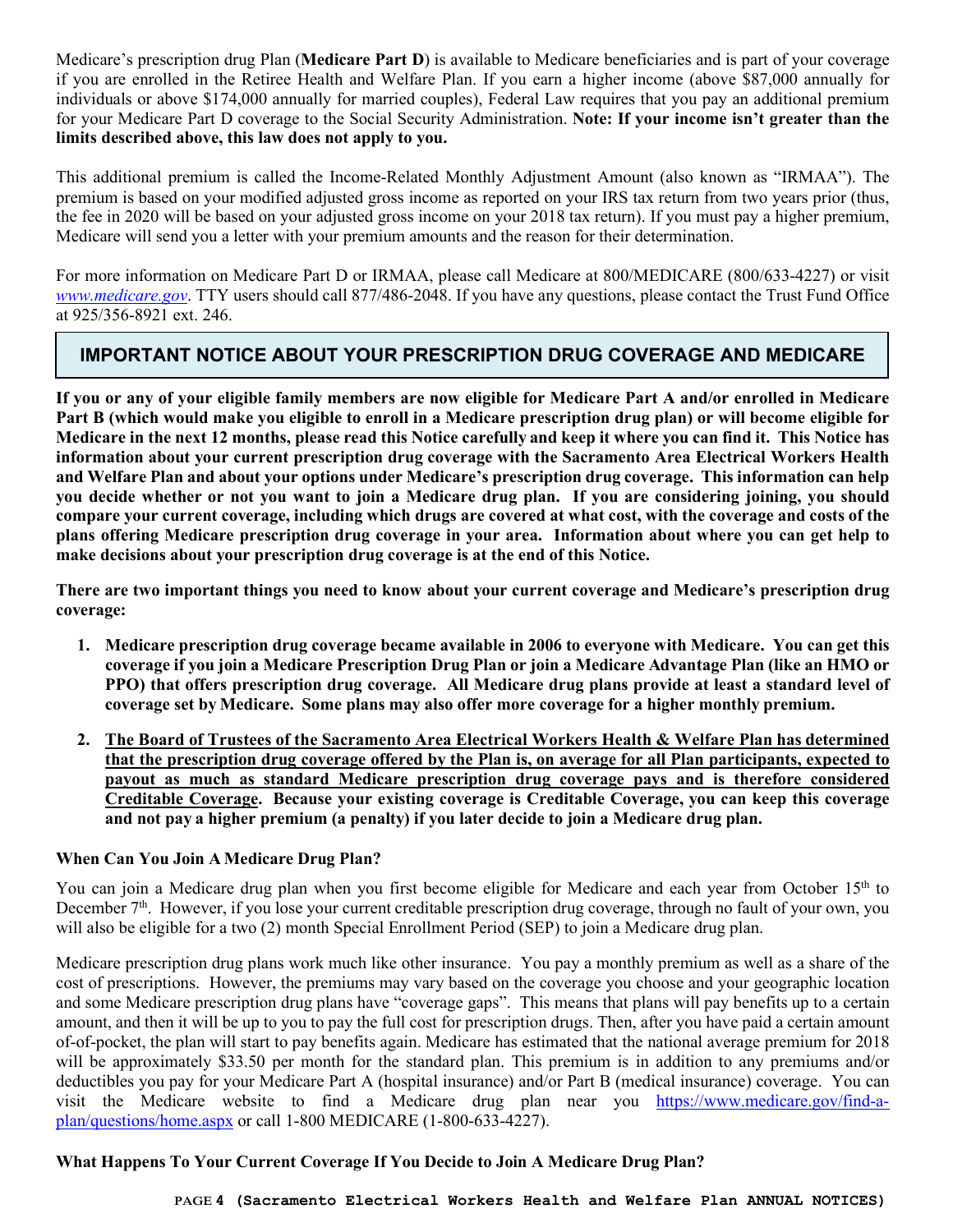If you are eligible for Medicare Part D and decide to join a Medicare drug plan during the Medicare open enrollment period, your current coverage under the Sacramento Area Electrical Workers Health and Welfare Plan will be affected. If you enroll in a Medicare prescription drug plan, you and your eligible dependents will not be eligible to receive all of your current health and prescription drug benefits. Unlike a Medicare prescription drug plan, your current coverage covers other health expenses in addition to prescription drugs. As a result, the Board of Trustees, and the advisors to the Plan have concluded that this Plan's prescription drug benefits you currently receive under this Plan provide equal or better coverage, at less cost to you, than the Medicare part D Drug Program benefits. As long as you are eligible for a prescription drug plan that has coverage that is equal to or better than what is offered under Medicare Part D, you are considered to have "Creditable Coverage". Therefore, if at some later date you choose to enroll in Medicare Part D, you will not be charged a late penalty for delayed enrollment.

*If you do decide to join a Medicare drug plan and drop your current Sacramento Area Electrical Workers Health and Welfare Plan coverage, be aware that you and your dependents may not be able to get this coverage back*.

### **When Will You Pay A Higher Premium (Penalty) To Join A Medicare Drug Plan?**

You should also know that if you drop or lose your current coverage with Sacramento Area Electrical Workers Health and Welfare Plan and don't join a Medicare drug plan within 63 continuous days after your current coverage ends, you may pay a higher premium (a penalty) to join a Medicare drug plan later.

If you go 63 continuous days or longer without creditable prescription drug coverage, your monthly premium may go up by at least 1% of the Medicare base beneficiary premium per month for every month that you did not have that coverage. For example, if you go nineteen months without creditable coverage, your premium may consistently be at least 19% higher than the Medicare base beneficiary premium. You may have to pay this higher premium (a penalty) as long as you have Medicare prescription drug coverage. In addition, you may have to wait until the following October to join.

#### **For More Information About This Notice Or Your Current Prescription Drug Coverage.**

Contact the person listed below for further information.

**NOTE:** You'll get this notice each year as required by law. You will also get it before the next enrollment period you can join a Medicare drug plan, and if this coverage through the Sacramento Area Electrical Workers Health & Welfare Plan changes or terminates. You also may request a copy of this notice at any time by contacting the Plan Office.

#### **For More Information About Your Options Under Medicare Prescription Drug Coverage.**

More detailed information about Medicare plans that offer prescription drug coverage is in the "Medicare & You" handbook. You'll get a copy of the handbook in the mail every year from Medicare. You may also be contacted directly by Medicare drug plans.

For more information about Medicare prescription drug coverage:

- Vis[it](http://www.medicare.gov/) *[www.medicare.gov.](http://www.medicare.gov/)*
- Call your State Health Insurance Assistance Program (see the inside back cover of your copy of the "Medicare & You" handbook for their telephone number) for personalized help or visit: *https://www.medicare.gov/contacts/#resources/ships.*
- Call 1-800-MEDICARE (1-800-633-4227Participants who are deaf, hard of hearing, or speech-impaired should call 1-877-486-2048.

**Those with Limited Income and Assets.** If you have limited income and resources, extra help paying for Medicare prescription drug coverage is available. For information about this extra help, visit Social Security on the web at *www.socialsecurity.gov*, or call them at 1-800-772-1213 (Participants who are deaf, hard of hearing, or speech-impaired should call 1-800-325-0778). While most participants and retirees may find that prescription drug benefits under the Plan are greater than the benefits Medicare Part D provides, those with limited income and assets may find they have better benefits through a Medicare Part D plan.

**Remember: Keep this Creditable Coverage notice. If you decide to join one of the Medicare drug plans, you may** be required to provide a copy of this notice when you join to show whether or not you have maintained creditable **coverage and, therefore, whether or not you are required to pay a higher premium (a penalty).**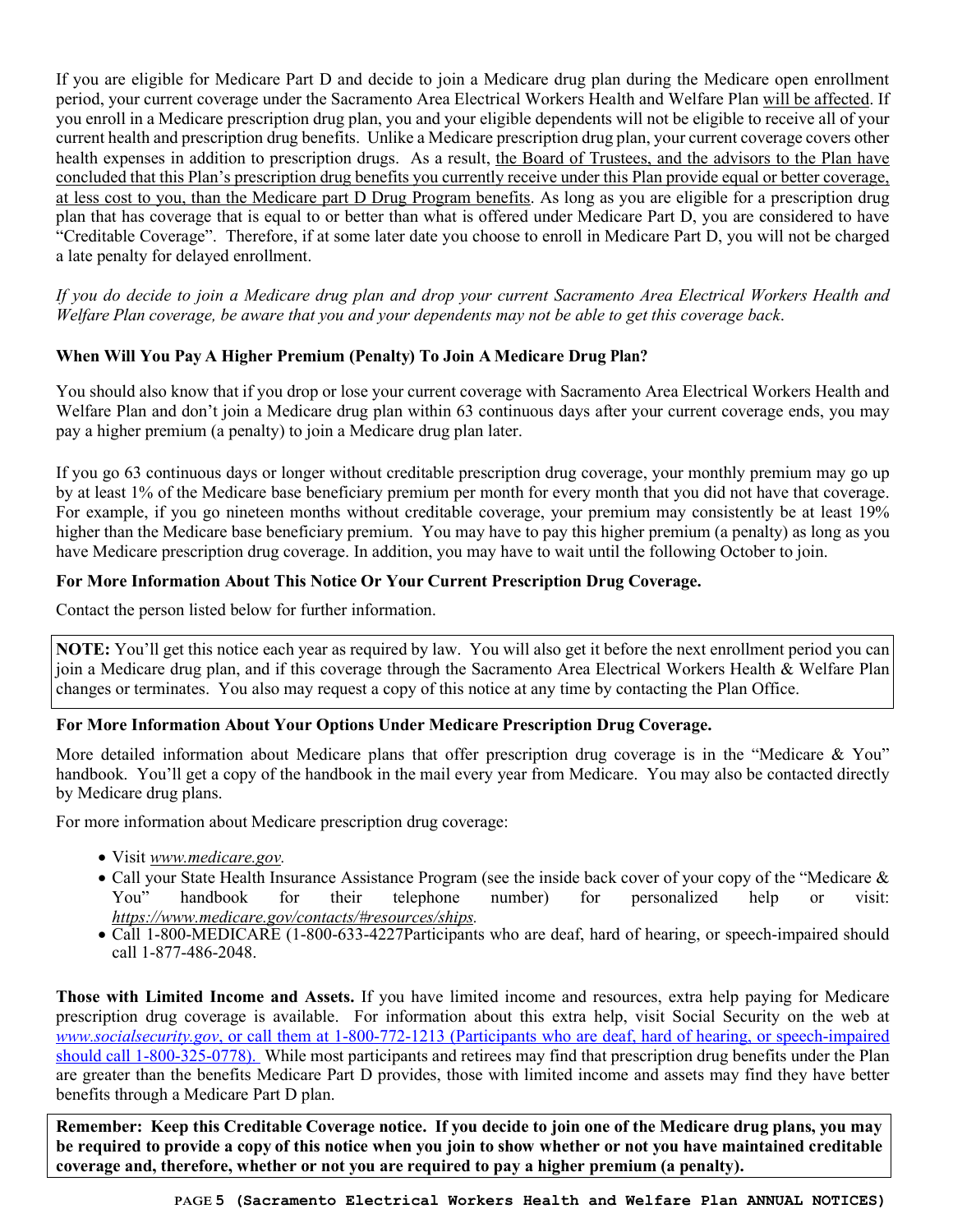**Date: October 2020 Contact: Sandy Stephenson**

**Date of Entity/Sender: Sacramento Area Electrical Workers Health & Welfare Plan Address: 6800 Santa Teresa Blvd, Suite 100 San Jose, CA 95119**

**Phone Number (408)288-4440**

*As in all cases and situations, Sacramento Area Electrical Workers Health and Welfare Plan reserves the right to modify benefits at any time, in accordance with applicable law. As required by law, this document is intended to serve as your Medicare Notice of Creditable Coverage.* 

### **PREMIUM ASSISTANCE UNDER MEDICAID AND THE CHILDREN'S HEALTH INSURANCE PROGRAM (CHIP)**

If you or your children are eligible for Medicaid or the Children's Health Insurance Program ("CHIP") and you are eligible for health coverage from your employer, the State you reside in may have a premium assistance program that can help pay for coverage. These States use funds from their Medicaid or CHIP programs to help people who are eligible for these programs, but also have access to health insurance through their employer. If you or your children are not eligible for Medicaid or CHIP, you will not be eligible for these premium assistance programs. **If you live in California, California is no longer a state that provides premium assistance to help pay for Medicaid or CHIP coverage. However, the Medi-Cal Program will continue to provide health, dental, and vision benefits to California's low-income uninsured children. Information is available at**  *[www.coveredca.com/medi-cal/](http://www.coveredca.com/medi-cal/)***.** 

If you or your dependents are already enrolled in Medicaid or CHIP and you live in a State that provides premium assistance, you can contact your State Medicaid or CHIP office to find out if premium assistance is available. If you or your dependents are NOT currently enrolled in Medicaid or CHIP, and you think you or any of your dependents might be eligible for either of these programs, you can contact your State Medicaid or CHIP office or dial **1-877-KIDS NOW** or **www.insurekidsnow.gov** to find out how to apply. If you qualify, you can ask the State if it has a program that might help you pay the premiums for an employersponsored plan.

Once it is determined that you or your dependents are eligible for premium assistance under Medicaid or CHIP, as well as eligible under your employer plan, your employer must permit you to enroll in your employer plan if you are not already enrolled. This is called a "special enrollment" opportunity, and **you must request coverage within 60 days of being determined eligible for premium assistance**. If you have questions about enrolling in your employer plan, you MAY contact the Department of Labor electronically at *[www.askebsa.dol.gov](http://www.askebsa.dol.gov/)* or by calling toll-free 1-866-444-EBSA (3272).

**If you live in a different state, to find out if the State you reside in provides assistance in paying your health plan premiums, please contact the Plan Office (at the number indicated below) for a list of participating States.** To see if any more States have added a premium assistance program since July 31, 2020, or for more information on special enrollment rights, you can also contact either:

| ALABAMA - Medicaid            | COLORADO - Health First Colorado (Colorado's<br>Medicaid Program) & Child Health Plan Plus<br>$(CHP+)$                                                                             |
|-------------------------------|------------------------------------------------------------------------------------------------------------------------------------------------------------------------------------|
| Website: http://myalhipp.com/ | Health First Colorado Website:                                                                                                                                                     |
| Phone: 1-855-692-5447         | https://www.healthfirstcolorado.com/<br>Health First Colorado Member Contact Center:<br>1-800-221-3943/ State Relay 711<br>$CHP+:$<br>https://www.colorado.gov/pacific/hcpf/child- |
|                               | health-plan-plus                                                                                                                                                                   |
|                               | CHP+ Customer Service: 1-800-359-1991/ State<br>Relay 711                                                                                                                          |
|                               | Health Insurance Buy-In Program                                                                                                                                                    |
|                               | $(HIBI):$ https://www.colorado.gov/pacific/hcpf/health-                                                                                                                            |
|                               | insurance-buy-program                                                                                                                                                              |
|                               | HIBI Customer Service: 1-855-692-6442                                                                                                                                              |
| ALASKA - Medicaid             | FLORIDA - Medicaid                                                                                                                                                                 |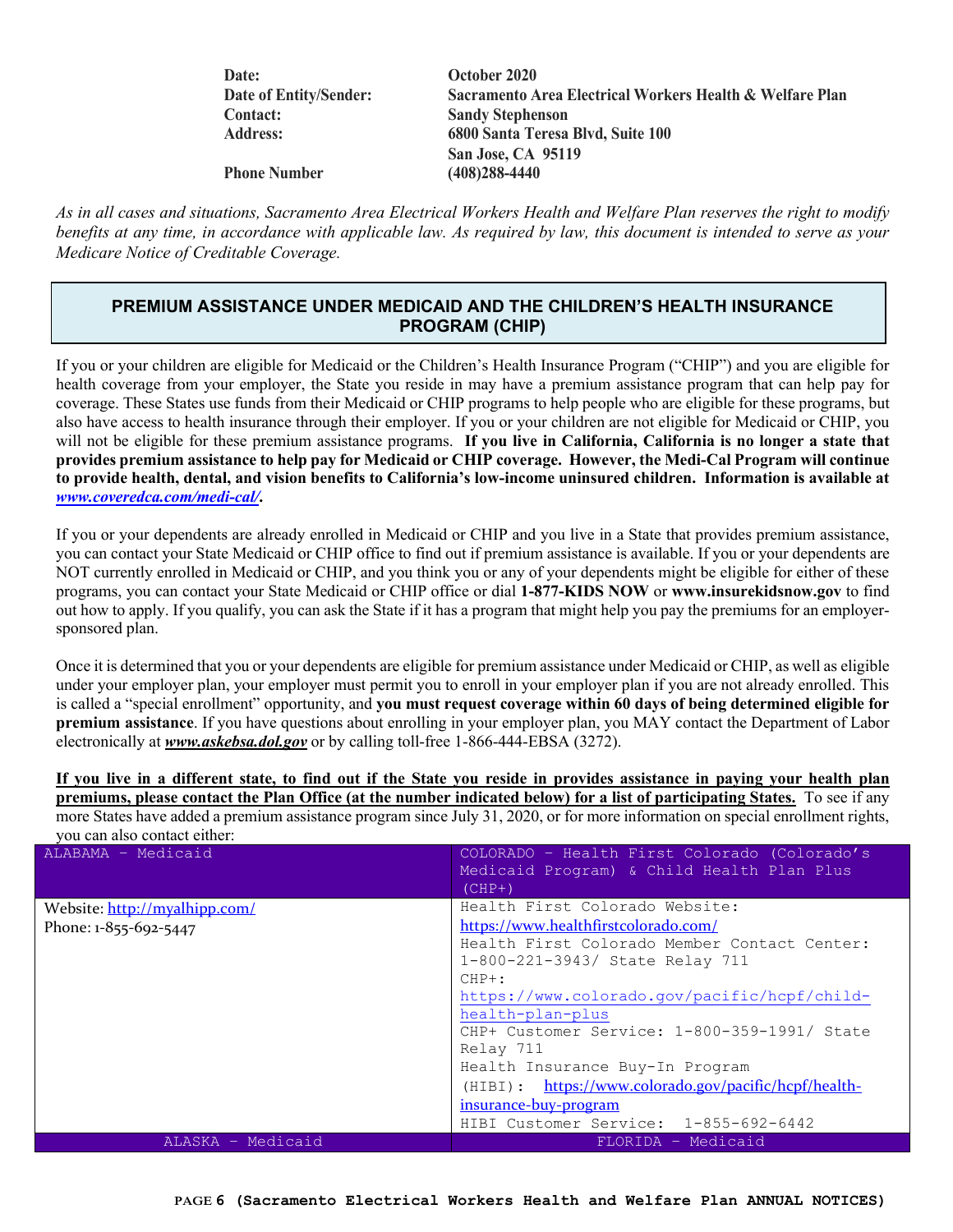| The AK Health Insurance Premium Payment<br>Program                              | Website:<br>https://www.flmedicaidtplrecovery.com/flmedicai                             |
|---------------------------------------------------------------------------------|-----------------------------------------------------------------------------------------|
| Website: http://myakhipp.com/<br>Phone: $1-866-251-4861$                        | dtplrecovery.com/hipp/index.html                                                        |
| Email: CustomerService@MyAKHIPP.com                                             | Phone: 1-877-357-3268                                                                   |
| Medicaid Eligibility:                                                           |                                                                                         |
| http://dhss.alaska.gov/dpa/Pages/medicaid/<br>default.aspx                      |                                                                                         |
| ARKANSAS - Medicaid                                                             | GEORGIA - Medicaid                                                                      |
| Website: http://myarhipp.com/<br>Phone: 1-855-MyARHIPP (855-692-7447)           | Website: https://medicaid.georgia.gov/health-<br>insurance-premium-payment-program-hipp |
|                                                                                 | Phone: 678-564-1162 ext 2131                                                            |
| CALIFORNIA - Medicaid                                                           | INDIANA - Medicaid                                                                      |
| Website:<br>https://www.dhcs.ca.gov/services/Pages/TPL                          | Healthy Indiana Plan for low-income adults 19-<br>64                                    |
| RD CAU cont.aspx                                                                | Website: http://www.in.gov/fssa/hip/                                                    |
| Phone: 916-440-5676                                                             | Phone: 1-877-438-4479<br>All other Medicaid                                             |
|                                                                                 | Website: https://www.in.gov/medicaid/                                                   |
|                                                                                 | Phone 1-800-457-4584                                                                    |
| IOWA - Medicaid and CHIP (Hawki)<br>Medicaid Website:                           | MONTANA - Medicaid                                                                      |
| https://dhs.iowa.gov/ime/members                                                | Website:<br>http://dphhs.mt.gov/MontanaHealthcarePrograms/HIPP                          |
| Medicaid Phone: 1-800-338-8366                                                  | Phone: 1-800-694-3084                                                                   |
| Hawki Website:<br>http://dhs.iowa.gov/Hawki                                     |                                                                                         |
| Hawki Phone: 1-800-257-8563                                                     |                                                                                         |
| KANSAS - Medicaid                                                               | NEBRASKA - Medicaid                                                                     |
| Website: http://www.kdheks.gov/hcf/default.htm                                  | Website: http://www.ACCESSNebraska.ne.gov                                               |
| Phone: 1-800-792-4884                                                           | Phone: 1-855-632-7633                                                                   |
|                                                                                 | Lincoln: 402-473-7000<br>Omaha: 402-595-1178                                            |
| KENTUCKY - Medicaid                                                             | NEVADA - Medicaid                                                                       |
|                                                                                 |                                                                                         |
|                                                                                 |                                                                                         |
| Kentucky Integrated Health Insurance Premium Payment                            | Medicaid Website: http://dhcfp.nv.gov                                                   |
| Program (KI-HIPP) Website:<br>https://chfs.ky.gov/agencies/dms/member/Pa        | Medicaid Phone: 1-800-992-0900                                                          |
| ges/kihipp.aspx                                                                 |                                                                                         |
| Phone: 1-855-459-6328<br>Email: KIHIPP.PROGRAM@ky.gov                           |                                                                                         |
|                                                                                 |                                                                                         |
| <b>KCHIP Website:</b><br>https://kidshealth.ky.gov/Pages/index.aspx             |                                                                                         |
| Phone: 1-877-524-4718                                                           |                                                                                         |
| Kentucky Medicaid Website: https://chfs.ky.gov                                  |                                                                                         |
| LOUISIANA - Medicaid                                                            | NEW HAMPSHIRE - Medicaid                                                                |
| Website: www.medicaid.la.gov or www.ldh.la.gov/lahipp                           | Website: https://www.dhhs.nh.gov/oii/hipp.htm                                           |
| Phone: 1-888-342-6207 (Medicaid hotline) or 1-855-618-                          | Phone: 603-271-5218                                                                     |
| 5488 (LaHIPP)                                                                   | Toll free number for the HIPP program: 1-800-852-3345, ext 5218                         |
| MAINE - Medicaid                                                                | NEW JERSEY - Medicaid and CHIP                                                          |
| <b>Enrollment Website:</b><br>https://www.maine.gov/dhhs/ofi/applications-forms | Medicaid Website:<br>http://www.state.nj.us/humanservices/                              |
| Phone: 1-800-442-6003                                                           | dmahs/clients/medicaid/                                                                 |
| TTY: Maine relay 711                                                            | Medicaid Phone: 609-631-2392<br>CHIP Website: http://www.njfamilycare.org/index.html    |